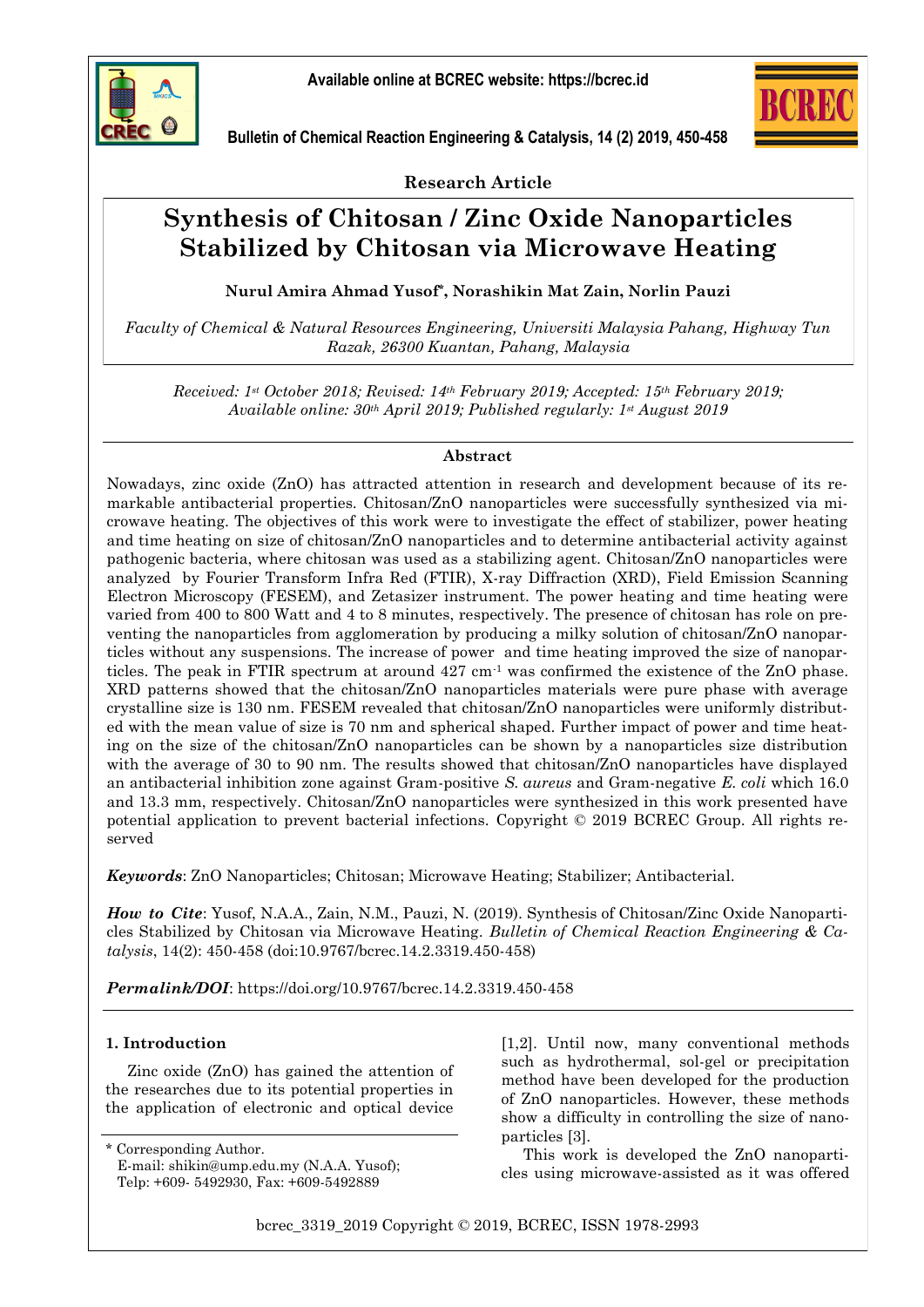the best possibility of being environmentally friendly and an economic by consuming short period of processing [4,5]. Microwave-assisted synthesis is the best method compared to the conventional method such as hydrothermal and sol-gel method [6], as it provides higher reaction rates, faster volumetric heating, higher selectivity and higher yields of products [7]. Consider the advantage of this method, the microwave heating was adopted in this work to synthesis chitosan/ZnO nanoparticles. Previous studies by Thirumavalavan *et al.* [8], Rajendran & Sivalingam [9], and Barreto *et al.* [10], used zinc nitrate hexahydrate  $(Zn(NO<sub>3</sub>)<sub>2</sub>.6H<sub>2</sub>O)$ as a metal salt with chitosan as stabilizing agent to synthesis chitosan/ZnO nanoparticles using facile preparation, hydrothermal process and ultrasonic treatment, respectively. However, the used of  $Zn(NO<sub>3</sub>)<sub>2</sub>.6H<sub>2</sub>O$  as a metal salt was not found in the formation of chitosan/ZnO nanoparticles using microwave heating method. Most of the previous studies used either zinc acetate dihydrate [11,12] or commercial ZnO [10,13-16] as metal salt for microwave heating method. There were no studies related to the formation of chitosan/ZnO nanoparticles using chitosan as stabilizer at selected power and time heating.

Chitosan as a natural copolymer plays important role in stabilizing the nanoparticles by coating the surface [17], and prevent the nanoparticles from oxidizing to the surrounding as their structure that almost resembles to the cellulose [18]. In this work, the chitosan was prepared in solution form as it is possessing excellent biocompatibility and ease process. Plus, they also tend to swell and dehydrate depending on composition and environment [19].

A reason of using chitosan compared to other conventional stabilizing agents is that it possesses good antibacterial properties [20]. Plus, there appear to be no published studies on the synthesis of chitosan/ZnO nanoparticles using chitosan with microwave heating at selected power and time heating. The synthesized chitosan/ZnO nanoparticles were expected to be achieved in only a few minutes. Herein, the impact of chitosan/ZnO nanoparticles also been tested on Gram-positive and Gram-negative bacteria.

# **2. Materials and Methods**

All chemicals used in this experiment were of analytical grade and were used without further purification. Zinc nitrate hexahydrate  $(Zn(NO<sub>3</sub>)<sub>2</sub>.6H<sub>2</sub>O, 98%, Aldrich)$  and sodium hydroxide (NaOH, 98.9%, Bendosen) were used as

the zinc cation and hydroxide agent, respectively. Acetic acid was used to dilute chitosan flakes into solution. Chitosan acts as stabilizing agent and distilled water is used for the preparation of solutions.

## 2.1 Synthesis of Chitosan/ZnO Nanoparticles

Chitosan solution (1.0% w/v) was prepared by dissolving chitosan in 1% v/v of an acetic acid solution. After the fully dissolved, 50 mL of  $Zn(NO<sub>3</sub>)<sub>2</sub>$ .6H<sub>2</sub>O and 50 mL of NaOH were mixed with 5 mL of chitosan. Following the reduction process of zinc ions, the color of the solution turns to a milky solution. After the reduction process is complete (when the color remains unchanged), the products were then subjected to microwave irradiation at the power of irradiation of 400, 600, and 800 watt for the selected time of irradiation of 4, 6, and 8 minutes.

## 2.2 Characterization of Chitosan/ZnO Nanoparticles

Chitosan/ZnO nanoparticles were characterized by FTIR, XRD, FESEM, and Zetasizer instrument. The result of FTIR, XRD, and FESEM discuss the effect of stabilizer, while the result of Zetasizer analysis explains on the effect of time and power heating. After that, the nanoparticles were tested for antibacterial activity using Gram-positive *S. aureus* and Gram-negative *E. coli* bacteria.

# 2.2.1 Fourier Transform Infrared Spectroscopy (FTIR)

The FTIR spectra are the best analysis to screen and optimized the functional group of nanoparticles using FTIR model: iD7 Attenuated Total Reflectance (ATR) Nicolet iS5 Spectrometer (Thermo Fisher, USA). The FTIR spectra of ZnO nanoparticles which was analyzed on ATR diamond crystal was compared with the FTIR spectra of chitosan and water. The FTIR spectra were obtained at the room temperature at the wavelength from 400cm-1 to 4000 cm−1. FTIR was performed using OMNIC software with an average of 32 scans. The spectral resolution used for the recording of the IR spectra was 2 cm−1.

# 2.2.2 X-ray Powder Diffraction (XRD)

XRD diffraction was used to measure the various crystalline form of nanoparticles. XRD patterns recorded on a Philips PW 3050/10 model. The samples were recorded on a Philips X-Pert MMP diffractometer. The diffractometer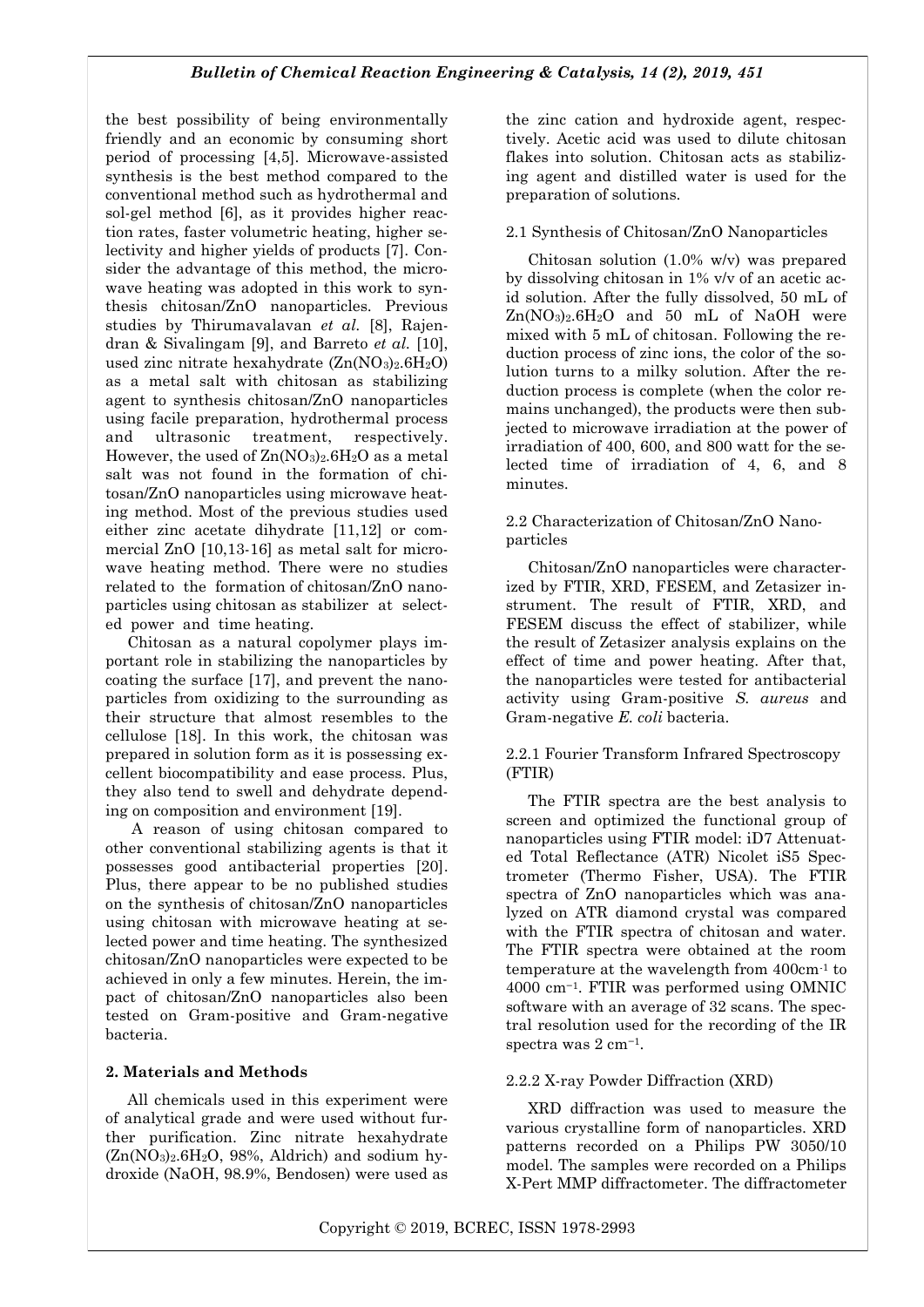was controlled and operated by a PC computer with the programs P Rofit and used a MoK (source with wavelength 0.70930 Å, operating with Mo-tube radiation at 50 kV and 40 mA.).

2.2.3 Field Emission Scanning Electron Microscope (FESEM)

The surface morphology of the nanoparticles was examined by FESEM instrument operated at an accelerating voltage at 5 kV using a JSM-7800F (JEOL, USA) field emission scanning electron microscopy (FESEM).

2.2.4 Particles Size and Zeta Potential Analysis

The mean particle size and zeta potential of ZnO nanoparticle were measured using a Zetasizer instrument (Model ZEM5002, Malvern Instruments Ltd, Malvern, UK) using UV Grade cuvettes after treatment in an ultrasonic water bath (Model FB11012, Fisherbrand) for 30 min to break up any aggregates present.

## 2.3 Zone of Inhibition Testing

A disk of filter papers was impregnated with chitosan/ZnO nanoparticles and was put onto tryptone soya agar (TSA) plates that had been spread with 100  $\mu$ L of the bacterium. The plates were then incubated in the incubator at 37 °C overnight. Triplicate experiments were carried out for each sample. The diameter of inhibition zone was measured using a ruler to the nearest millimeter. This procedure was applied for a zone of inhibition testing with testing with *S. aureus* and *E. coli.*

# **3. Results and Discussion**

# 3.1 Synthesis of Chitosan/ZnO Nanoparticles

The chitosan/ZnO nanoparticles was turn from colorless to a milky solution as showed in Figure 1. The first attempt has been carried out to synthesis ZnO nanoparticles by reduc-



**Figure 1.** Chitosan/ZnO nanoparticles solution

tion of zinc nitrate with sodium hydroxide (NaOH) only without a stabilizing agent. There was an agglomeration occurred and nonhomogenous solution was obtained.

This phenomenon can be explained which the addition of zinc nitrate to an initial solution of NaOH produces a milky precursor solution. This is the first stage of the zinc nitrate reduction reaction, which is dissociated into  $\text{Zn}^{2+}$  and  $\text{NO}_3^-$  ions. Then, after a few minutes of stirring, the suspensions were formed in the solution because of the agglomeration process. When there is no coverage of the stabilizing agent on the nanoparticles surface, the agglomeration started to form [21]. If the reduction process precedes the interaction, the nanoparticles growth cannot be properly controlled. Agglomerates of  $Zn^{2+}$  ions formed are called clusters.

Mahmudin *et al.* [22] were stated that the preparation of nanoparticles in solution should consist of reduction of the ions and stable polymer of the metal. This reveals that the needs of stabilizer are important in the synthesized of ZnO nanoparticles. In this study, chitosan was used as a stabilizing agent and reacts with H<sup>+</sup> to produce protonized chitosan with NH3+ functional groups. Then, NaOH solution was acts as a hydroxide agent, it will produce the white precipitate of chitosan/ZnO nanoparticles. The exposure of solution to the microwave power dissolves the precipitate into the supersaturated aqueous solution [23]. A formation of the colloids was revealed by coloration of the solution. The solution was spontaneously changed to a milky solution without any suspensions upon mixing with the protonized chitosan.

## 3.1.1 Effect of Stabilizer on Chitosan/ZnO Nanoparticles

Chitosan/ZnO nanoparticles have a compelling tendency to flocculate due to their van der walls forces. However, the agglomeration can be hindered by introducing a repulsive force between the particles. In this light, the use of a stabilizer as a repulsive force came into the picture. The use of chitosan as a stabilizer was reported elsewhere [24]. Chitosan contributed the steric hindrance to stabilize the nanoparticles which the amino group presence in its polycationic structure activates steric hindrance, thus ensuring strong stability over long [25].

Remarkably, chitosan possesses similar ability as proteins and manipulations of its properties have not been fully extended for numerous applications. Chitosan is accessible for cross-linking through its boundless amino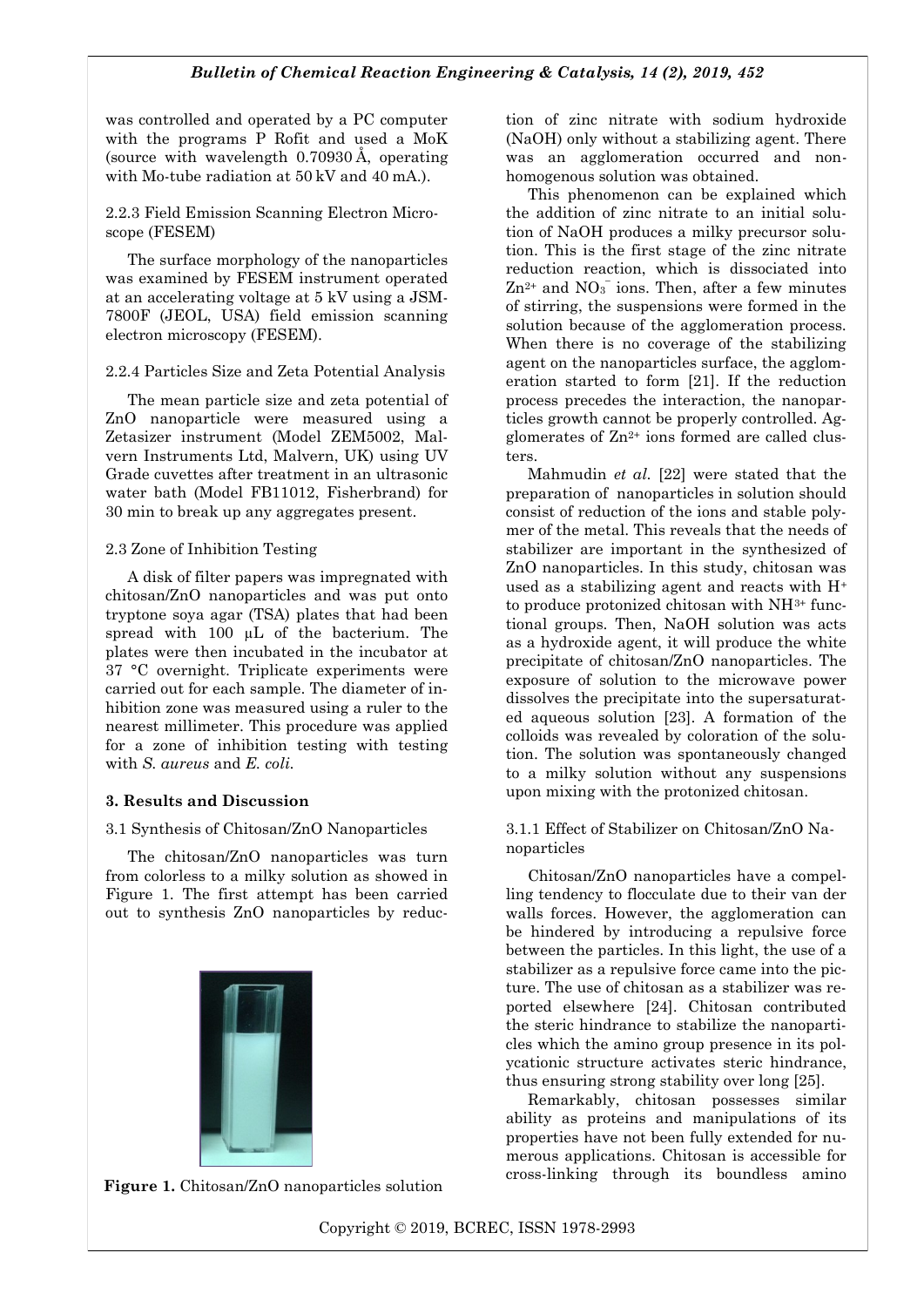group and its cationic features allowing the ionic crosslinking to take place with multivalent elements. The most promising features of chitosan are its solubility in aqueous acidic solutions [5]. The description of chitosan agrees with the aims of the research to manufacture a readily biocompatible and nontoxic chitosan capped ZnO nanoparticles.

#### 3.1.2 FTIR analysis

FTIR quantitative analysis was performed to trace any impurities and to determine the functional groups species of chitosan/ZnO nanoparticles. The absorption spectra all samples were identified and shown in Figure 2. The spectrum of synthesized chitosan/ZnO nanoparticles present a acute band below 600 cm-1 which related to the stretching vibration of Zn-O bond and broad peak between 3341 and 2912 cm-1 associated to the vibration of O-H bond of the chemosorbed water. Besides that, the absorption bands centered at about 1981, 1640. 1556, and 1375 cm-1 that exist on all the cases of FTIR spectrums can be designated to the O-H stretching vibrations, CO<sup>2</sup> mode, and asymmetric and symmetric C=O stretching modes, respectively [26]. As mentioned by Pandiselvi & Thambidurai [27], a broad absorption peak for the vibration of the O-Zn-O group was in the range of 580 to 400 cm-1. Thus, in comparison with the FTIR spectrum of chitosan, the new



**Figure 2.** FTIR spectra of chitosan/ZnO nanoparticles.

peak was displayed at 427 cm-1 represented the stretching mode of ZnO as the result attained in this analysis are in compromise with past research [13,23,28].

#### 3.1.3 XRD analysis

This analysis is to analyzed the size of various crystallite forms of nanoparticles. Figure 3 shows the patterns of all samples. It was proved from the patterns that the chitosan/ZnO nanoparticles were well crystalline ones. All peaks of XRD spectra were compared with the standard peaks in JCPDS files resulting in excellent matching all samples. Furthermore, there are no impurities were observed in the characteristic peaks.

By applying the Debye Scherrer formula, the average size of ZnO nanoparticles without chitosan was calculated to be 327 nm. This is because of interparticle attraction which small particles in a liquid have the tendency to aggregate without the presence of a stabilizer [10]. This is the reason for selection of why chitosan as the stabilizing polymer in order to prevent aggregation and sedimentation.

The average crystallite size of the chitosan/ZnO nanoparticles calculated using the Debye Scherrer formula (Equation (1)).

$$
D = \frac{0.9\lambda}{\beta \cos \theta} \tag{1}
$$

Where,  $\lambda$  represents the X-ray wavelength of Cu-Ka radiation source  $(1.5418 \text{ Å})$ ;  $\beta$  is the full



**Figure 3.** XRD powder pattern of chitosan/ZnO nanoparticles

**Table 1.** The average size of chitosan/ZnO nanoparticles and ZnO nanoparticles by XRD measurement

| Sample name                | $2\theta$ (°) | <b>FHWM</b><br>$(\beta)$ | Average crys-<br>talline size<br>(nm) | Lattice parameter (A) |        |
|----------------------------|---------------|--------------------------|---------------------------------------|-----------------------|--------|
|                            |               |                          |                                       | $\alpha$              |        |
| ZnO nanoparticles          | 36.338        | 0.2952                   | 327                                   | 3.2540                | 5.2200 |
| Chitosan/ZnO nanoparticles | 36.300        | 0.5139                   | 130                                   | 3.2540                | 5.2200 |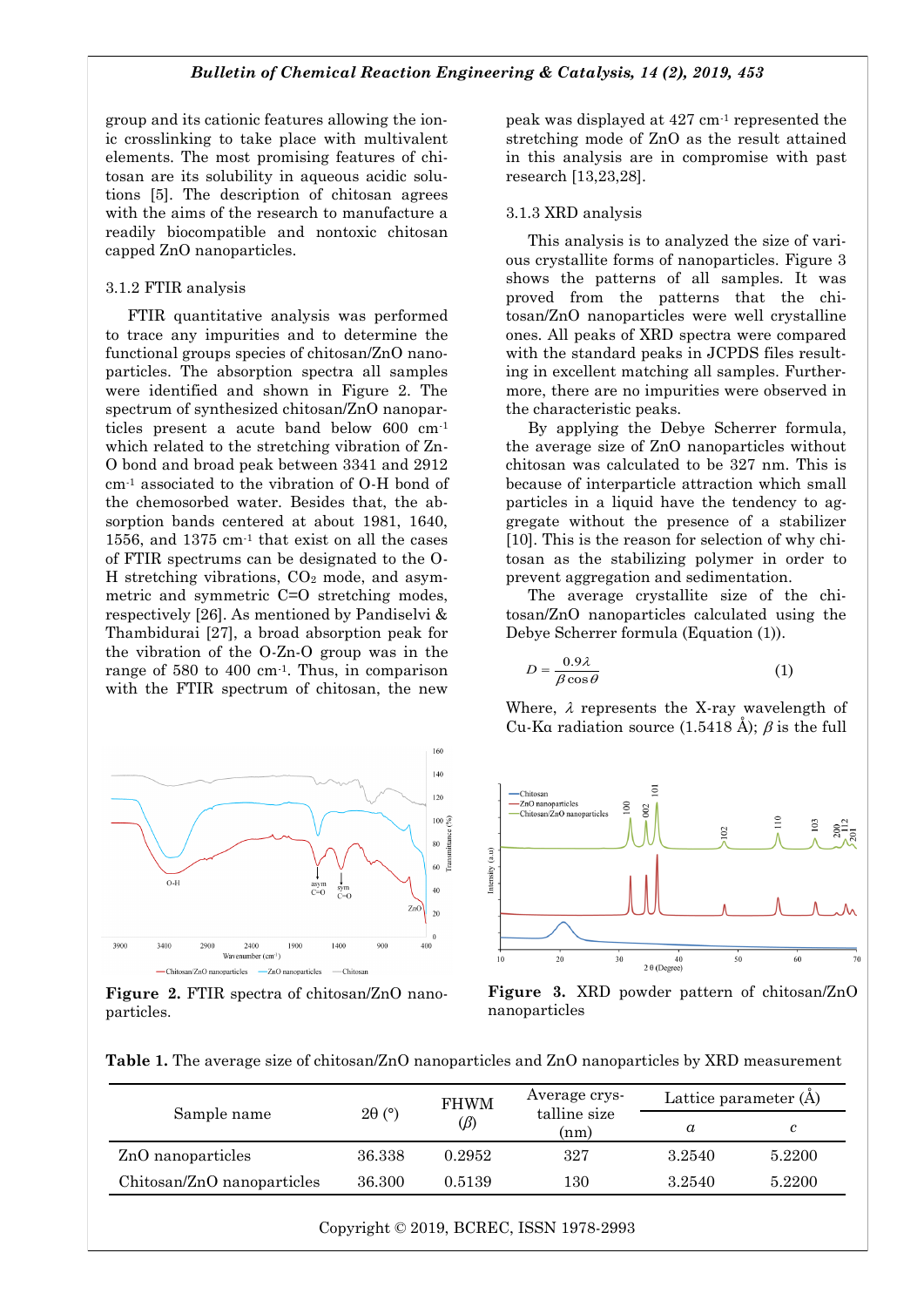width at half maximum (FWHM) intensity of the diffraction peak located at 2θ; and θ is the Bragg angle. The average crystalline size of chitosan/ZnO nanoparticles is found to be 130 nm at 36.30°. It was evident that the presence of chitosan as a stabilizer reduced the agglomeration rate in the synthesis of ZnO nanoparticles, thus reduced the crystallite size of nanoparticles.

#### 3.1.4 FESEM analysis

The FESEM image of chitosan/ZnO and ZnO nanoparticles covered by platinum is presented in Figure 4. The synthesized chitosan/ZnO nanoparticles are presented in Figure 4 (b) were uniformly distributed and most particles were from 50.6 to 61.7 nm with the mean value of 56.0 nm. While, as evident from Figure 4 (a),



**Figure 4.** FESEM image of (a) ZnO nanoparticles and (b) chitosan/ZnO nanoparticles.

the ZnO nanoparticles were agglomerated and the particles-shaped were transformed into sheet-shaped as the particles were attached to each other. The absence of stabilizing agent formed the non-discrete nanoscale particles with the floc-like structures of ZnO nanoparticles [29]. Similar results have been shown by Singh & Surinder [16], which the ZnO nanoparticles produced by the spray dried method were coagulated and rod type with average size was 215.4 nm. However, the presence of chitosan as a stabilizer in their study has reduced the size of ZnO nanoparticles to 167.2 nm.

3.1.5 Mean particle size distribution of chitosan/ZnO nanoparticles under microwave heating

It is a fact that the microwave heating has a major impact on citizen/ZnO nanoparticles size distribution. The mean particle size of chitosan/ZnO nanoparticles prepared at different power and time heating is in the range of 30 to 90nm in size as shown in Figures 5 and 6, respectively. Chitosan/ZnO nanoparticles was synthesized under different heating power which from 400 to 800 W. As increasing in heating power tends to increase the tempera-



**Figure 5.** Histogram of the chitosan/ZnO nanoparticles size distribution prepared under different power heating.



**Figure 6.** Histogram of the chitosan/ZnO nanoparticles size distribution prepared under different time heating.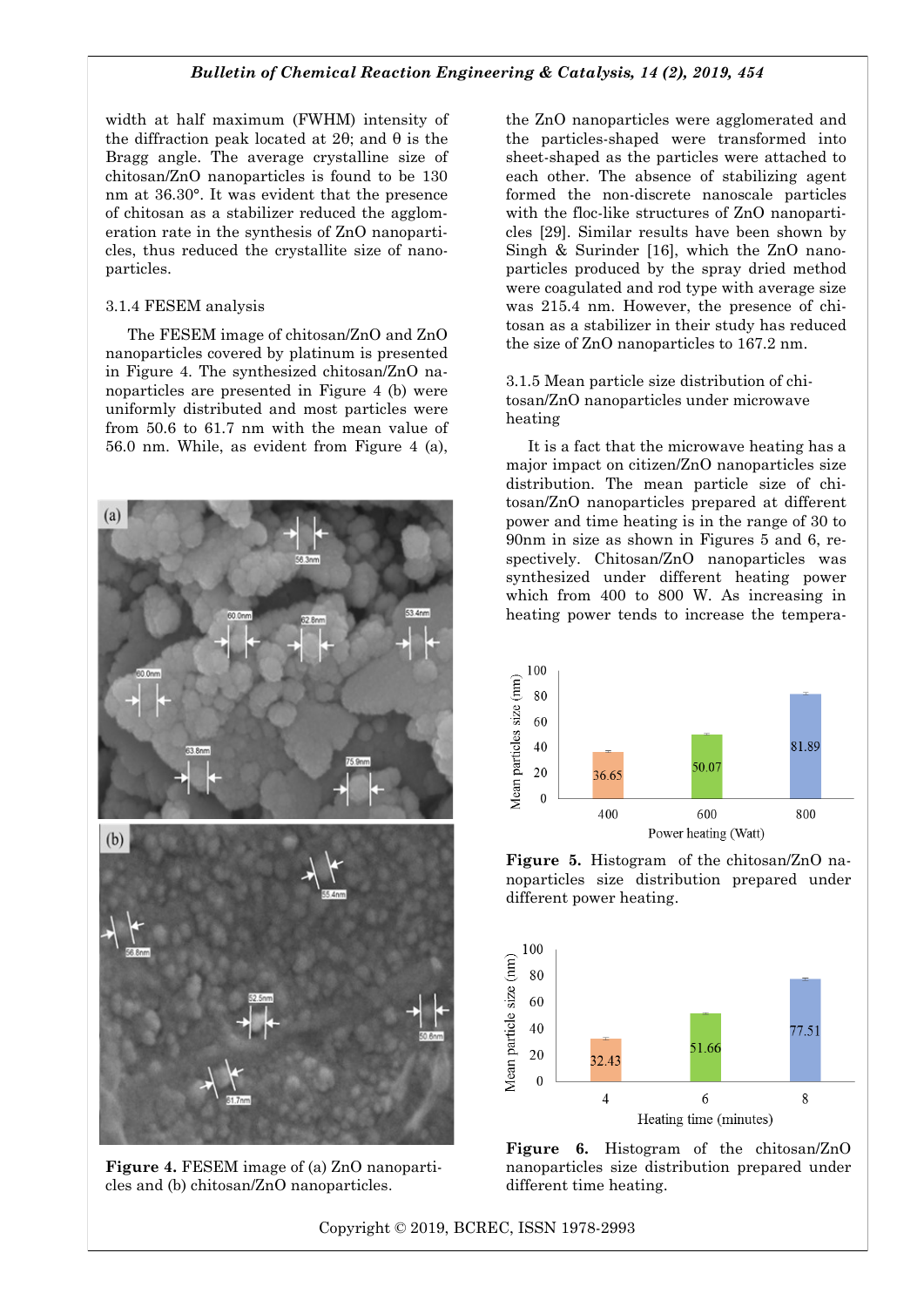ture rate in chitosan/ZnO nanoparticles solution. From the result in Figure 5, the particle size distribution of chitosan/ZnO nanoparticles was increased as the heating power increased which from 30 to 80 nm.

Nanoparticles synthesized by conventional heat transfer tend to be larger than the one produced by microwave heating. When the chitosan/ZnO nanoparticles were produced by microwave heating, the dipoles tends to align in the direction of the applied electric field; in such a way energy is lost in the form of heat, through dielectric loss and molecular friction. Also, microwave heating produces efficient internal heating, creating numerous "hot spots" which could trigger multiple nucleation events throughout the solution. However, increasing in temperature rate will cause to coagulation and shorten the period growth [30]. This shows that power heating give an impact to the chitosan/ZnO nanoparticles.

Figure 6 revealed that the increase of the heating time from 4 min to 8 min increases the size of nanoparticles. The temperature of chitosan/ZnO nanoparticles samples was risen rapidly during the process and drops gradually after the process. Wojnarowicz *et al.* [31] stated that increasing the heating time could increase the temperature of chitosan/ZnO nanoparticles which may be reached up to the boiling point of the solution.





In this study, a vapor was observed from chitosan/ZnO nanoparticles when the heating time was increased. This resulted because the solution is boiled up to the boiling point. During the boiling time, the metal nanoparticles isgrow so that the average size of chitosan/ZnO nanoparticles is increased as the heating time increase [30]. Then, heating time also has angive an effect on the formation of particles.

#### 3.1.6 Zeta potential analysis

The stability of nanoparticles also can be determined by the zeta surface charge. Suspensions of ZnO are stable in the neutral pH range [32]. The zeta potential was found to be -29.6 mV for ZnO nanoparticles treated at 800W for 6 minutes of heating time which indicated the higher degrees of stability. It has been reported that the value of zeta potential within the range of −30 mV to +30 mV represent the stable nanoparticles with low possibility of agglomeration [34-36].

The result suggested that the size and zeta potential vary with the applied conditions for heating which help in fast reduction of ZnO nanoparticles and chitosan. These results support the heating effect to form ZnO nanoparticles with varying size and higher stability due to the chitosan adsorption as donor and nanoparticles surface as accepter. The negative values obtained for zeta potential indicated that the nanoparticles surface was negatively charged. Also, the stability of nanoparticles was influenced by the size of nanoparticles. Nanoparticles with large surface area give the more negative charge on nanoparticles [37]. The increase in particle size can be attributed to aggregation of ZnO nanoparticles.

Yamamoto [38] and Sirelkhatim *et al.* [39] were stated that the nanoparticles with a stable surface charged potential and smallest size below 70 nm would give the best antibacterial effect towards pathogenic bacteria. They were concluded that the decreasing in size would increase the antibacterial activity of nanoparticles. Thus, the chitosan/ZnO nanoparticles syn-

| Table 2. Zeta potential of synthesized chitosan/ZnO nanoparticles by microwave-assisted method. |  |
|-------------------------------------------------------------------------------------------------|--|
|-------------------------------------------------------------------------------------------------|--|

| Samples        | Concentration of zinc<br>salt (M) | Concentration of<br>chitosan $%$ w/v) | Power<br>(watt) | Time<br>(minutes) | Zeta potential<br>(mV) |
|----------------|-----------------------------------|---------------------------------------|-----------------|-------------------|------------------------|
|                | 0.1                               | $1.0\,$                               | 400             | 6                 | $-20.9$                |
| $\overline{2}$ | 0.1                               | $1.0\,$                               | 600             | 6                 | $-27.8$                |
| 3              | 0.1                               | $1.0\,$                               | 800             | 6                 | $-29.6$                |
| 4              | 0.1                               | $1.0\,$                               | 600             |                   | $-25.6$                |
| 5              | 0.1                               | $1.0\,$                               | 600             |                   | $-27.2$                |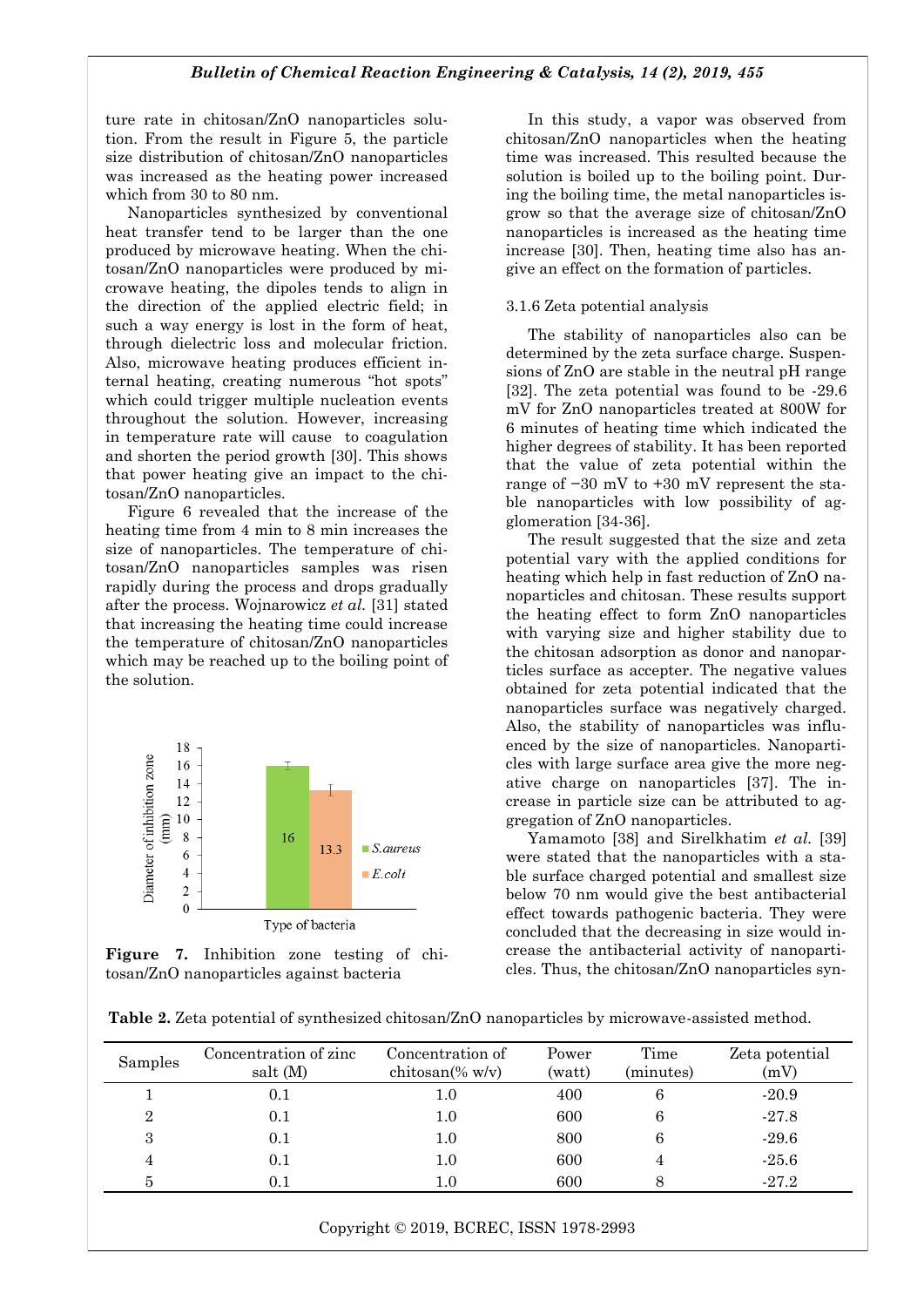thesized at 600 watt of power heating and 6 minutes of time heating was chosen to be further study for the antibacterial properties. The size of this sample is 51.66 nm with -27.1 mV of surface charged potential which considered being the most stable chitosan/ZnO nanoparticles compared to the others nanoparticles.

## 3.1.7 Antibacterial activity of chitosan/ZnO nanoparticles

The antibacterial activity of chitosan/ZnO nanoparticles was presented in Figure 7. Chitosan/ZnO nanoparticles showed an inhibition towards *S. aureus* and *E. coli* of the tested microorganism. The larger zone was seen at *S. aureus* culture which is 16 mm compared to the *E. coli* culture with 13.3 mm of inhibition zone. Based on the results obtained, it can be suggested that Gram-negative bacteria is more resistance to chitosan/ZnO nanoparticles compared to the growth of Gram-positive bacteria. This fact was supported by Jin *et al.* [40] and Premanathan *et al.* [41] that chitosan/ZnO nanoparticles showed an efficient antibacterial properties on Gram-positive than on Gramnegative bacteria because there is a major difference in the cell wall of bacteria could determine the resistance of bacteria. *S. aureus* are composed of thick wall with size 20-80 nm as surface layer. Meanwhile, *E. coli* are composed of thin layer below 10 nm [42].

Farouk *et al.* [11] has studied the effect of ZnO and chitosan/ZnO nanoparticles towards a Gram-negative bacterium, and a Grampositive. According to Padmavathy and Vijayaraghavan [44], the chitosan/ZnO nanoparticles have an abrasive surface texture which influences the antibacterial mechanism, which in sequence destroys the bacterial membrane. The results show that the presence of chitosan has enhanced the antibacterial properties of ZnO nanoparticles [43].

# **4. Conclusions**

In conclusion, the chitosan/ZnO nanoparticles was synthesized by microwave-assisted method by using chitosan as a stabilizing agent. The presence of a new peak at around 427 cm-1 in the FTIR spectrum confirmed the existence of the ZnO phase. XRD patterns show that the chitosan/ZnO nanoparticles materials are pure phase with good crystallinity and completely matched the standard peaks. FESEM revealed that chitosan/ZnO nanoparticles were uniformly distributed in the range of 50.6 to 61.7 nm with spherical shaped. The increasing power and heating time resulted in the increasing of the size due to the nucleation of nanoparticles. Surface zeta potential was negative for all the nanoparticles. The results showed that chitosan/ZnO nanoparticles have displayed an antibacterial inhibition zone against *S. aureus* and *E. coli* which 16.0 and 13.3 mm, respectively.

# **Acknowledgments**

Nurul Amira Ahmad Yusof would like to thank the Ministry of Education, Malaysia, and Universiti Malaysia Pahang for financial support (RDU 150333).

# **References**

- [1] Cho, S., Jeong, H., Park, D., Jung, S., Kim, H., Lee, K. (2010). The effects of vitamin C on ZnO crystal formation. *CrystEngComm*, 12: 968–976.
- [2] Chaithanatkun, N., Chantarawong, D., Songkeaw, P., Onlaor, K., Thiwawong, T., Tunhoo, B. (2015). Effect of ascorbic acid on structural properties of ZnO nanoparticles prepared by precipitation process. *2015 IEEE 10th International Conference on Nano/Micro Engineered and Molecular Systems, NEMS*  145–148.
- [3] Zhang, Y., Wu, J., Aagesen, M., Liu, H.  $(2015)$ . III – V nanowires and nanowire optoelectronic devices. *J. Phys. D: Appl. Phys.,* 48: 463001.
- [4] Chandore, V., Carpenter, G., Sen, R., Gupta, N. (2013). International Journal of Environmental Science : Development and Monitoring Synthesis of nano crystalline ZnO by Microwave Assisted Combustion method : An eco friendly and solvent free route. *IJESDM*, 4: 45-47.
- [5] Zain, N.M., Stapley, A.G.F., Shama, G. (2014). Green synthesis of silver and copper nanoparticles using ascorbic acid and chitosan for antimicrobial applications. *Carbohydrate Polymers*, 112: 195-202.
- [6] Hasanpoor, M., Aliofkhazraei, M., Delavari, H. (2015). Microwave-assisted Synthesis of Zinc Oxide Nanoparticles. *Procedia Materials Science*, 11: 320-325.
- [7] Zhu, Y.J., Chen, F. (2014). Microwaveassisted preparation of inorganic nanostructures in liquid phase. *Chemical Reviews*, 114: 6462-6555.
- [8] Thirumavalavan, M., Huang, K.-L., Lee, J.-F. (2013). Preparation and Morphology Studies of Nano Zinc Oxide Obtained Using Native and Modified Chitosans. *Materials*, 6: 4198- 4212.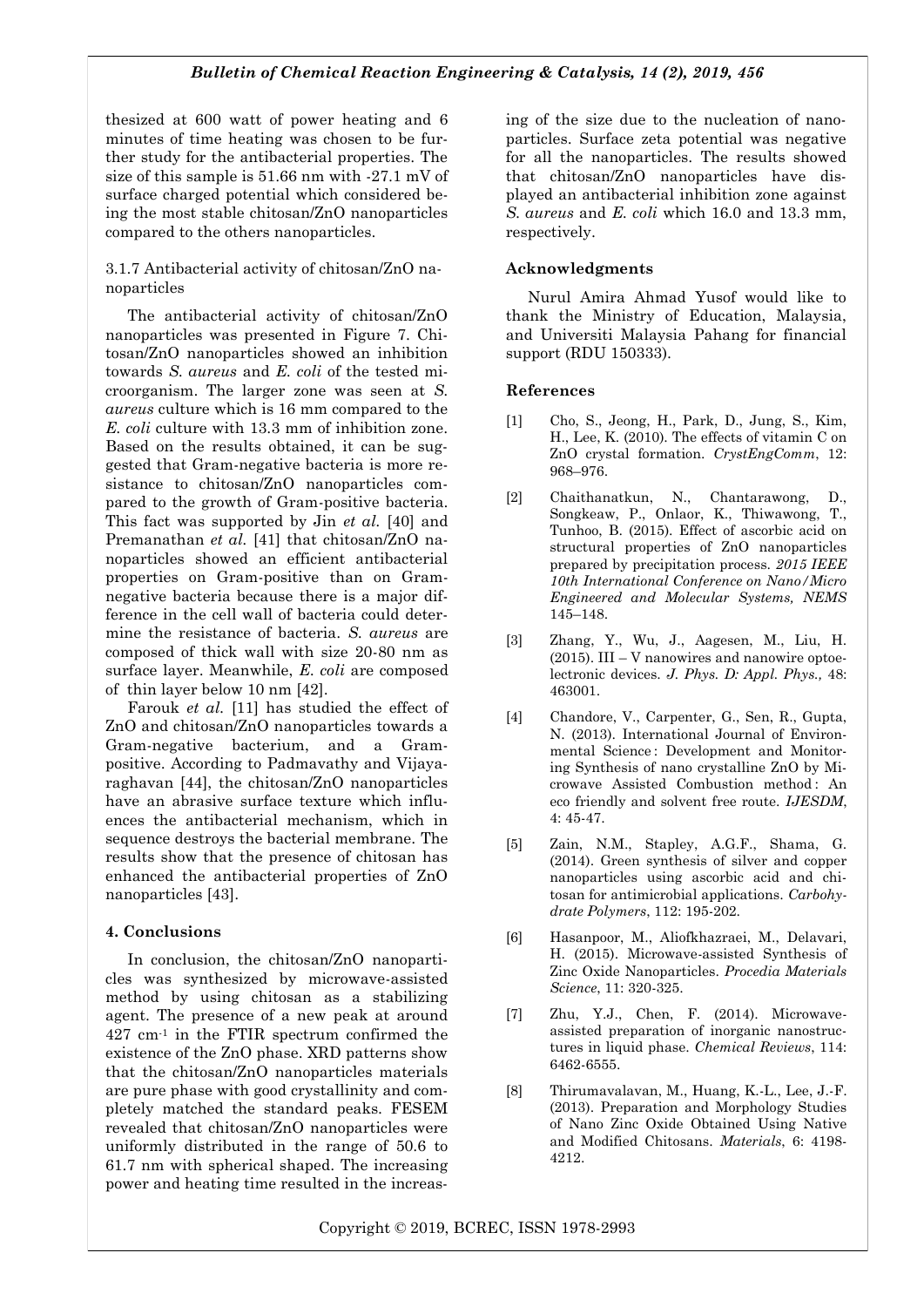- [9] Rajendran, K., Sivalingam, T. (2013). Industrial method of cotton fabric finishing with chitosan – ZnO composite for anti-bacterial and thermal stability. *Industrial Crops & Products*, 47: 160-167.
- [10] Barreto, M.S.R., Andrade, C.T., Azero, E.G., Paschoalin, V.M.F., Aguila, E.M. Del (2017). Production of Chitosan / Zinc Oxide Complex by Ultrasonic Treatment with Antibacterial Activity. *J. Bacteriol. Parasitol.,* 8 (330): 1-7.
- [11] Farouk, A., Moussa, S., Ulbricht, M., Textor, T. (2012). ZnO Nanoparticles-Chitosan Composite as Antibacterial Finish for Textiles. *International Journal of Carbohydrate Chemistry*, 2012: 1-8.
- [12] Sathiya, S.M., Okram, G.S., Dhivya, S.M., Manivannan, G., Rajan, M.A.J. (2016). ScienceDirect Interaction of Chitosan / Zinc Oxide Nanocomposites and their Antibacterial Activities with Escherichia coli. *Materials Today: Proceedings*, 3: 3855–3860.
- [13] Abdelhady, M.M. (2012). Preparation and Characterization of Chitosan / Zinc Oxide Nanoparticles for Imparting Antimicrobial and UV Protection to Cotton Fabric. *International Journal of Carbohydrate Chemistry*, 2012: 1– 6.
- [14] Al-Naamani, L., Dobretsov, S., Dutta, J. (2016). Chitosan-zinc oxide nanoparticle composite coating for active food packaging applications. *Innovative Food Science & Emerging Technologies*, 38: 231–237.
- [15] Petkova, P., Francesko, A., Fernandes, M.M., Mendoza, E., Perelshtein, I., Gedanken, A., et al. (2014). Sonochemical Coating of Textiles with Hybrid ZnO/Chitosan Antimicrobial Nanoparticles. *ACS Appl. Mater. Interfaces*, 6: 1164–1172.
- [16] Singh, G., Surinder, D. (2014). Facile fabrication and characterization of chitosan-based zinc oxide nanoparticles and evaluation of their antimicrobial and antibiofilm activity. *International Nano Letters*, 4: 1-11.
- [17] Shahraki, R.R., Ebrahim, S.A.S., Masoudpanah, S.M. (2015). Synthesis and Characterization of Superparamagnetic Zinc Ferrite – Chitosan Composite Nanoparticles. *J. Supercond. Nov. Magn.*, 28: 2143–2147.
- [18] Rinaudo, M. (2006). Chitin and chitosan : Properties and applications. *Progress in Polymer Science*, 31: 603–632.
- [19] Niranjan, R., Koushik, C., Saravanan, S., Moorthi, A., Vairamani, M., Selvamurugan, N. (2013). International Journal of Biological Macromolecules A novel injectable temperature-sensitive zinc doped chitosan / glycerophosphate hydrogel for bone tissue engineering. *International Journal of Biological Macromolecules*, 54: 24-29.
- [20] Perelshtein, I., Ruderman, E., Perkas, N., Tzanov, T., Beddow, J., Joyce, E., et al. (2013). Chitosan and chitosan-ZnO-based complex nanoparticles: formation, characterization, and antibacterial activity Antibacterial Activity. *Journal of Material Chemistry B*, 1: 1968-1976
- [21] Guo, L., Yang, S., Bay, C.W., Kong, H., Yang, C., Yu, P., et al. (2000). Synthesis and Characterization of Poly(vinylpyrrolidone) Modified Zinc Oxide Nanoparticles. *Chemistry Material.* 12: 2268-2274.
- [22] Mahmudin, L., Suharyadi, E., Bambang, A., Utomo, S. (2016). Influence of Stabilizing Agent and Synthesis Temperature on the Optical Properties of Silver Nanoparticles as Active Materials in Surface Plasmon Resonance (SPR) Biosensor Applications. *Journal of Modern Physics.* 6: 1071-1076
- [23] Al-Gaashani, R., Radiman, S., Tabet, N., Daud, A.R. (2011). Effect of microwave power on the morphology and optical property of zinc oxide nano-structures prepared via a microwave-assisted aqueous solution method. *Materials Chemistry and Physics*, 125: 846– 852.
- [24] Regiel-futyra, A., Sebastian, V., Irusta, S., Arruebo, M., Kyzio, A. (2015). Development of Noncytotoxic Chitosan-Gold Nanocomposites as Efficient Antibacterial Materials. *ACS Appl. Mater. Interfaces*. 7(2):1087-1099
- [25] Sultan, N.M., Johan, M.R. (2014). Synthesis and Ultraviolet Visible Spectroscopy Studies of Chitosan Capped Gold Nanoparticles and Their Reactions with Analytes. *The Scientific World Journal.* 2014: 1-7
- [26] Umer, A., Naveed, S., Ramzan, N. (2014). A green method for the synthesis of Copper Nanoparticles using L-ascorbic acid. *Revista Materia*, 19: 197-203.
- [27] Pandiselvi, K., Thambidurai, S. (2015). Materials Science in Semiconductor Processing Synthesis , characterization , and antimicrobial activity of chitosan – zinc oxide / polyaniline composites. *Materials Science in Semiconductor Processing*, 31: 573–581.
- [28] Khan, A., Mehmood, S., Sha, M., Yasin, T. (2013). Structural and antimicrobial properties of irradiated chitosan and its complexes with zinc. *Radiation Physics and Chemistry*, 91: 138-142.
- [29] Rama, V., Priya Dharsini, G.R., Menaga, P.C., Usha, J.R.J. (2014). Synthesis and Characterization of Chitosan-Zinc Oxide Nanocomposite and its Antimicrobial Activity. *The International Journal of Science & Technoledge*, 2: 137-140